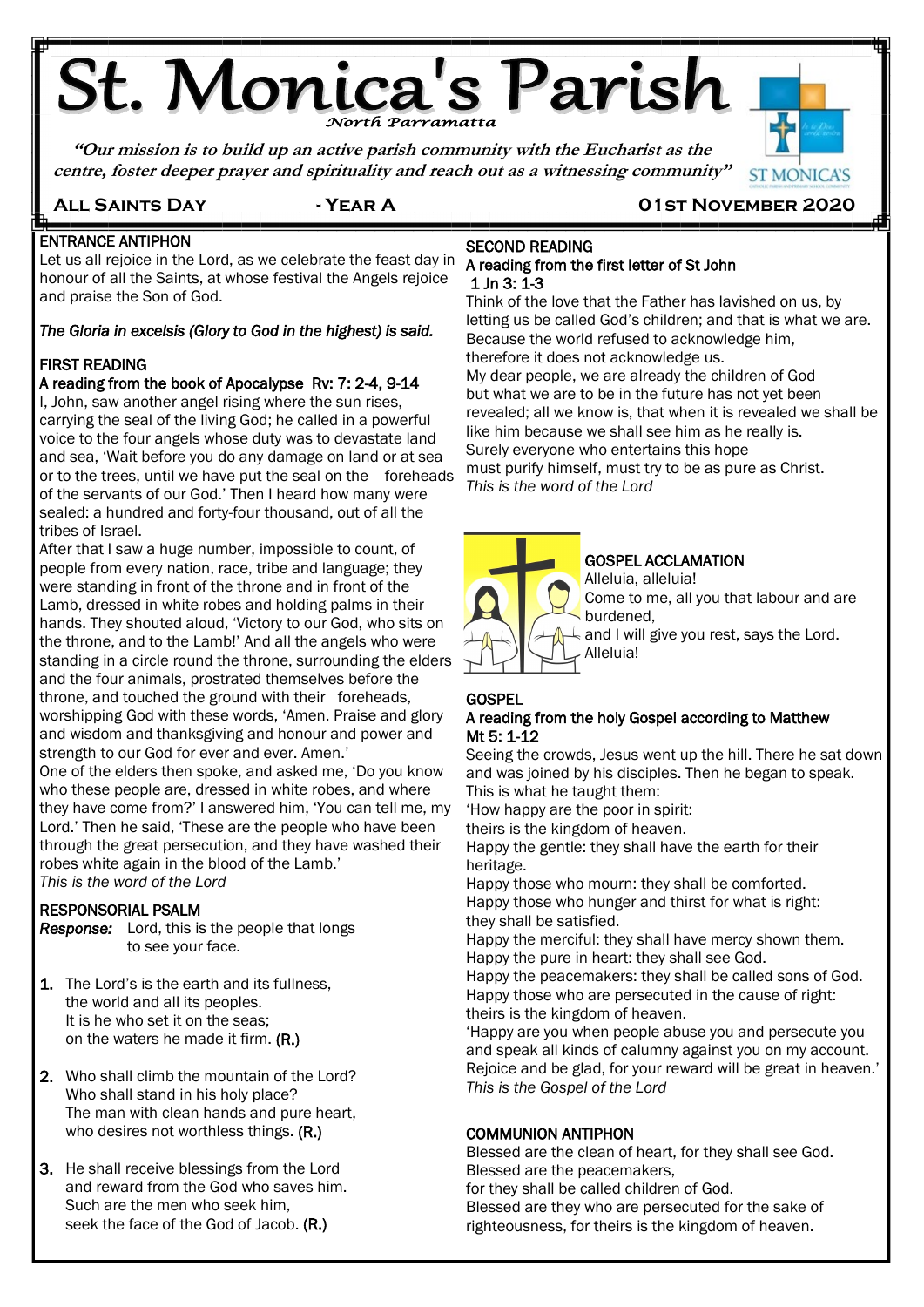# *St. Monica's Catholic Parish*

**Cnr Church Street and North Rocks Road, North Parramatta**

| <b>SUNDAY MASSES:</b>                                    | Saturday Vigil - 5pm; Sunday - 9am, 11.30am (Cantonese/Chinese Mass) and 6pm                     |  |  |  |  |
|----------------------------------------------------------|--------------------------------------------------------------------------------------------------|--|--|--|--|
| <b>WEEKDAY MASSES:</b>                                   | Tuesday-Friday - 9.15am                                                                          |  |  |  |  |
| <b>EXPOSITION:</b>                                       | Every Friday following 9.15am Mass until 10.45am,                                                |  |  |  |  |
| <b>RECONCILIATION:</b>                                   | Friday 10-10.30 am Saturday - 4-4.40pm or on request                                             |  |  |  |  |
| <b>MARRIAGES:</b>                                        | Please contact the Parish Priest at least 12 months prior                                        |  |  |  |  |
| <b>BAPTISMS:</b>                                         | Please contact the Parish Office for appointment with the Parish Priest. Phone: 9630-1951        |  |  |  |  |
| ANOINTING OF THE SICK/<br><b>EUCHARIST AT HOME</b>       | Please contact the Parish Office or Fr Ephraim Lam Phone: 9630-1951                              |  |  |  |  |
| <b>PARISH ADMINISTRATOR/</b><br><b>CHINESE CHAPLAIN:</b> | Fr. Ephraim Lam Phone: 9630 -1951<br>Email: shingmanlam@gmail.com                                |  |  |  |  |
| <b>POSTAL ADDRESS:</b>                                   | 8 Daking Street, North Parramatta, 2151<br>Website: http://www.stmonicanp.org.au                 |  |  |  |  |
| <b>OFFICE HOURS:</b>                                     | Phone: 9630-1951 Fax: 9630-8738<br>Tuesday-Friday 8.30am-2.30pm<br>Email: stmonicanp@bigpond.com |  |  |  |  |

*St. Monica's School*

Phone: 8832 4100 Fax: 9683-4984 Email: stmonicasnparra@parra.catholic.edu.au

# REFLECTION

## **The Beatitudes … A Call to Action**

How can those suffering grinding poverty such that their whole personality is impoverished – the poor in spirit – be 'Blessed'? How can those who hunger and thirst for justice be 'Blessed'? The answer lies in the new community which Our Lord is establishing under the reign of God.

There are people within this new society who do everything possible to lift the poor out of poverty, to comfort those who are mourning, to make sure the gentle share in the earth's resources, to satisfy the craving for justice. These are 'saints' who are merciful, pure in heart, makers of peace.

The full measure of authentic humanity is Jesus Christ. But there are millions, only a few celebrated in the Church's calendar, who have tried to measure up to the challenge presented by the Teacher of the Beatitudes. These are saints, those who know that they cannot help create the Beatitude society out of some political ideology, but who wholeheartedly respond to the teaching of the One whose Holy Spirit can empower rising to the challenge.

We might pause a moment to pray that God may deal with us mercifully as we fall short of the full stature of the One who embodied the Beatitudes at the same time as we celebrate the lives of the countless many who have measured up superlatively, the saints whose feast day we celebrate.

### Act of Spiritual **Communion**



My Jesus, I believe you are present in the most Blessed Sacrament.

I love you above all things and desire to receive You into my soul.

Since I cannot now receive You sacramentally, come at least spiritually into my heart.

I embrace You as if You were already there, and unite myself wholly to You.

Never permit me to be separated from You.

Amen.

#### FEAST DAYS & COMMEMORATIONS

November 09, THE DEDICATION OF THE LATER-AN BASILICA November 10, St Leo the Great November 11, St Martin of Tours November 12, St Josaphat

#### PLEASE REMEMBER TO PRAY FOR THOSE OF OUR PARISH FAMILY WHO ARE SICK. **ESPECIALLY**

Paul Chiu, John Rodrigues, Dave & Fan Lin Wilson, Francis Lee, Jerry A, Michelle Barnes, Levi Bell, Grace Boitano, Gesualda Borg, Monica Teresa & Fernanda Carigliano, Veronica Coorey. Antoinette Coorey, Margaret Dorahy, Heidi Ellich, Josie Estera, Philippe Kalife, Tim Kelly, Mary Korunic, Lillian Leigh, Monique Malouf, Tina de Larrazabal, Rosa Santos, Maria Itang Tagle, Llave Family, Sheila Watts, Gloria Cherote,

#### MASS INTENTIONS

Gabriella Wehbe Joseph Sajih Wehbe Hinid Wehbe Hasna Takchi Mouris Takchi Elias Hkeik Sam Takchi

© Fr Michael Tate; mtate@bigpond.com